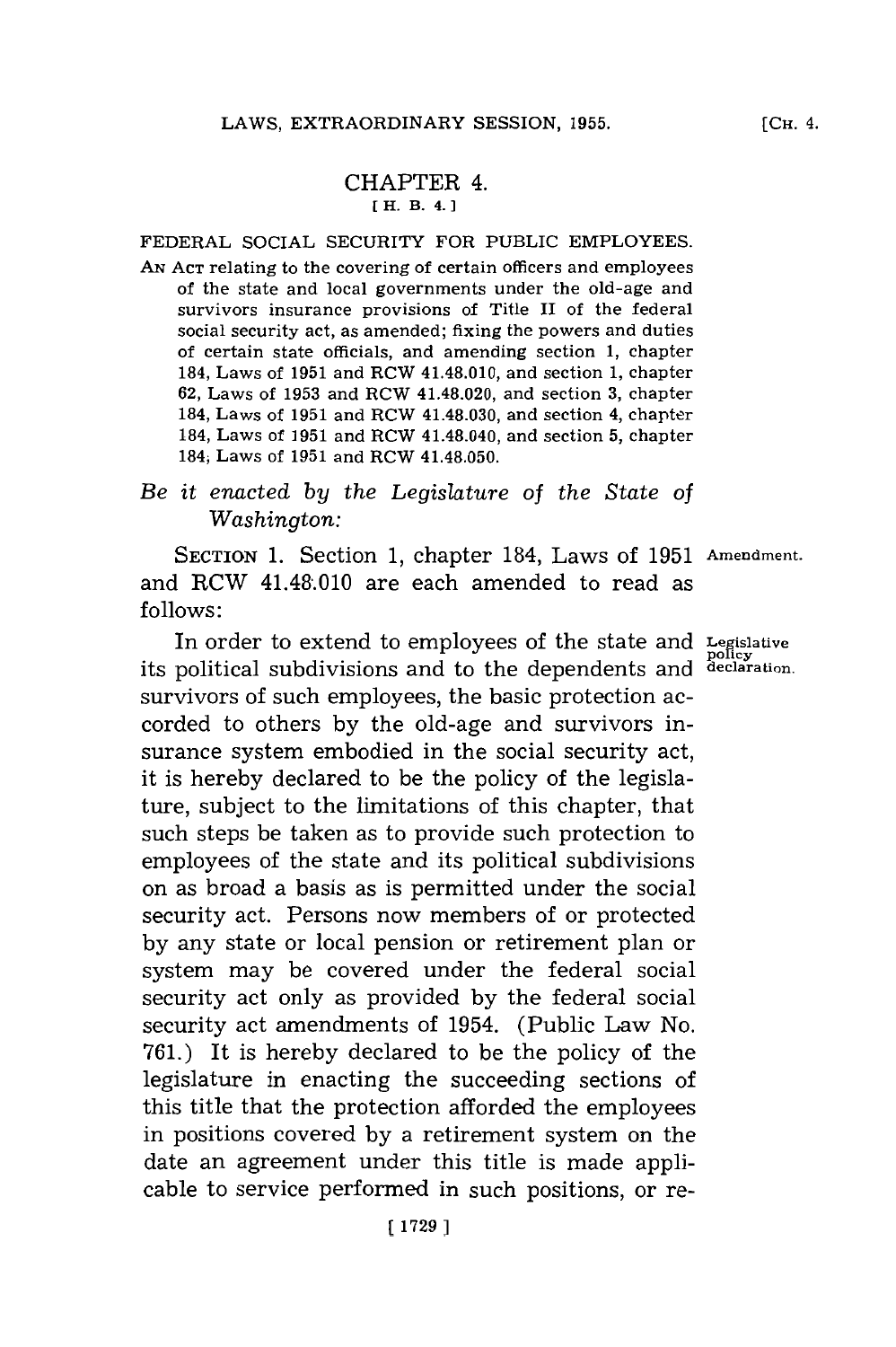### LAWS, EXTRAORDINARY SESSION, 1955.

ceiving periodic benefits under such retirement system at such time, will not be impaired as the result of making the agreement so applicable whether the agreement provides for supplementation, integration or coordination.

**CH.** 4.]

**Amendment.** SEC. 2. Section **1,** chapter **62,** Laws of **1953** and RCW 41.48.020 are each amended to read as follows: For the purposes of this chapter:

**Defined., (1)** "Wages" means all remuneration for em- **"Wages.** ployment as defined herein, including the cash value of all remuneration paid in any medium other than cash, except that such term shall not include that part of such remuneration which, even if it were for "employment" within the meaning of the federal insurance contributions act, would not constitute "wages" within the meaning of that act;

"Employ- **1993** (2) "Employment" means any service performed **by** an employee in the employ of the state, or any political subdivision thereof, for such employer, except (a) service which in the absence of an agreement entered into under this chapter would constitute "employment" as defined in the social security act; or **(b)** service which under the social security act may not be included in an agreement between the state and the secretary of health, education, and welfare entered into under this chapter;

**health, educa-**

**"Employee." (3)** "Employee" includes all officers and employees of the state or its political subdivisions except officials compensated on a fee basis;

**"Secretary of** (4) "Secretary of health, education, and welfare" includes any individual to whom the secretary of health, education, and welfare has delegated any of his functions under the social security act with respect to coverage under such act of employees of states and their political subdivisions, and with respect to any action taken prior to April **11, 1953,** includes the federal security administrator and any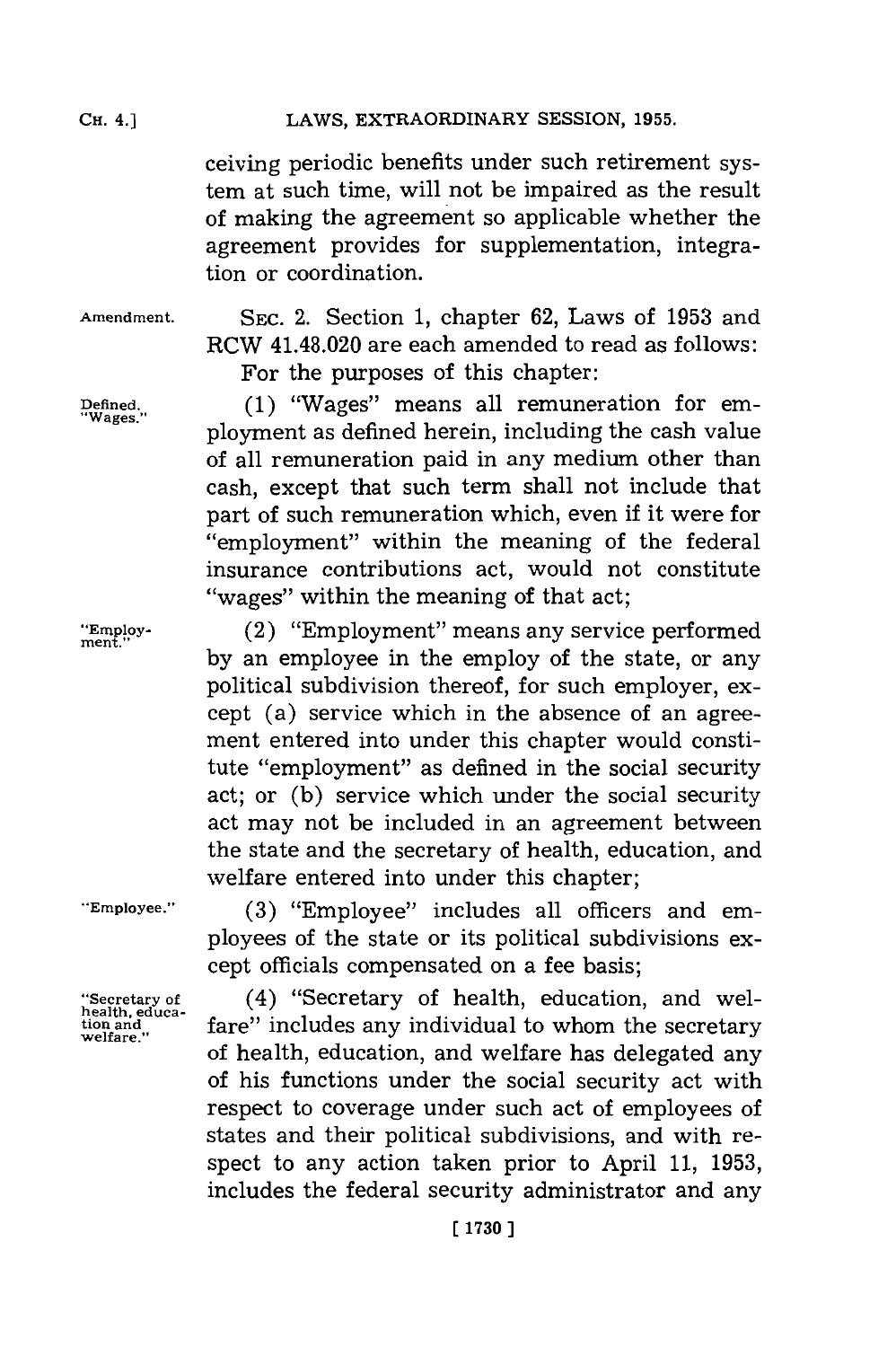individual to whom such administrator has delegated any such function;

**(5)** "Political subdivision" includes an instrumen-**"Political sub-division.'** tality of the state, of one or more of its political subdivisions, or of the state and one or more of its political subdivisions. Such term also includes a proprietary enterprise acquired, purchased or originated **by** the state or any of its political subdivisions subsequent to December, **1950.** Such a subdivision may elect to accept federal OASI coverage under this chapter.

(6) "Federal insurance contributions act" means "Federal insur-<br> **chapter** A of chapter 9 of the federal internal putions act." subchapter **A** of chapter **9** of the federal internal revenue code of **1939** and subchapters **A** and B of chapter 21 of the federal internal revenue code of 1954, as such codes have been and may from time to time be amended; and the term "employee tax" means the tax imposed **by** section 1400 of such code of **1939** and section **3101** of such code of 1954.

**SEC. 3.** Section **3,** chapter 184, Laws of **1951** and **Amendment.** RCW 41.48.030 are each amended to read as follows:

**(1)** The governor is hereby authorized to enter **Authorization to governor to** on behalf of the state into an agreement with the **ente inton** secretary of health, education, and welfare consistent **state** of with the terms and provisions of this chapter, for the purpose of extending the benefits of the federal oldage and survivors insurance system to employees of the state or any political subdivision not members of an existing retirement system, or to members of a retirement system established **by** the state or **by** a political subdivision thereof or **by** an institution of higher learning with respect to services specified in such agreement which constitute "employment" as defined in RCW 41.48.020. Such agreement may con-contents of tain such provisions relating to coverage, benefits, contributions, effective date, modification and termination of the agreement, administration, and other appropriate provisions as the governor and secre-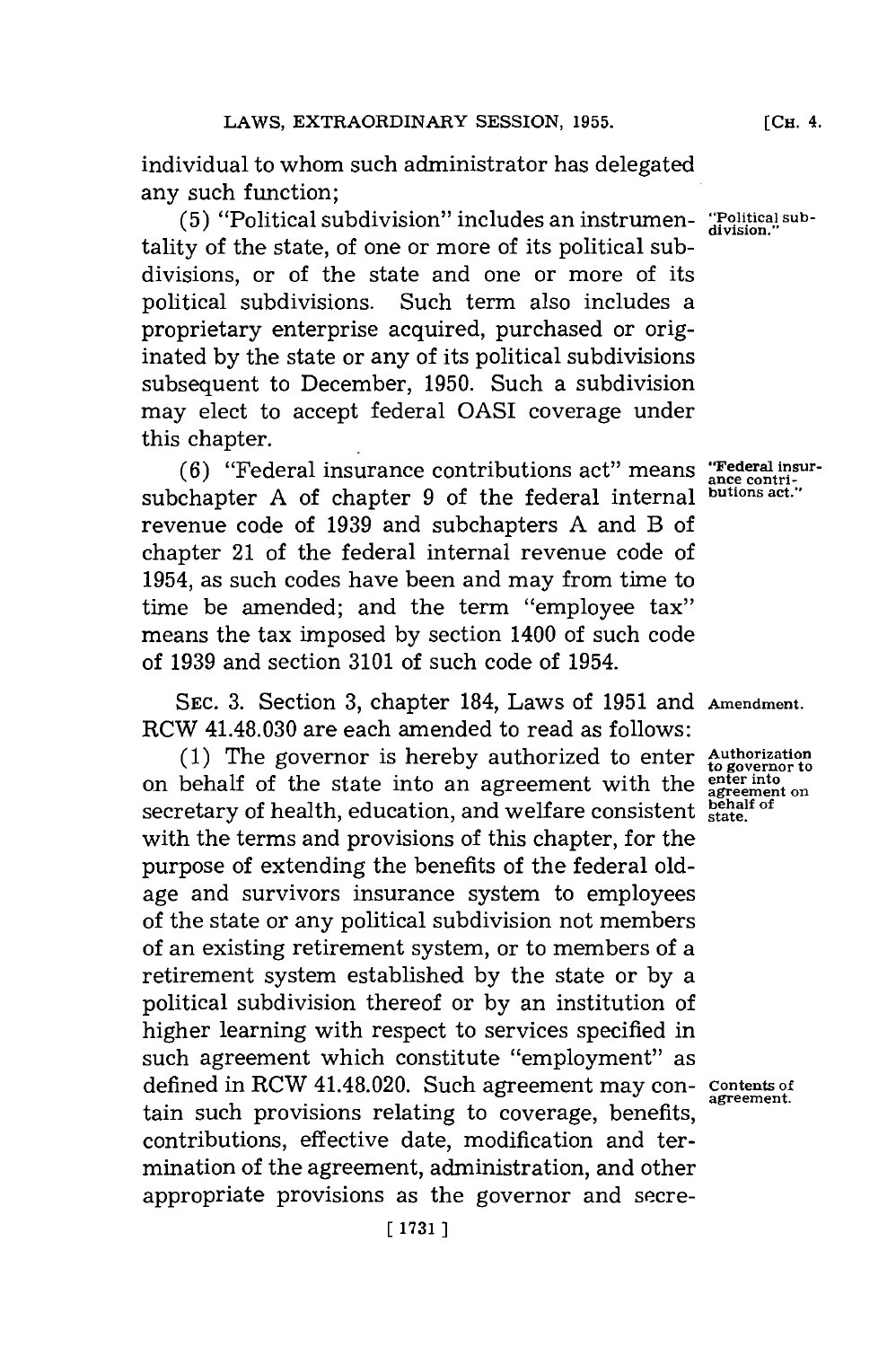**CH.** 4.]

tary of health, education, and welfare shall agree upon, but, except as may be otherwise required **by** or under the social security act as to the services to be covered, such agreement shall provide in effect that—

(a) Benefits will be provided for employees whose services are covered **by** the agreement (and their dependents and survivors) on the same basis as though such services constituted employment within the meaning of title II of the social security act;

**(b)** The state will pay to the secretary of the treasury, at such time or times as may be prescribed under the social security act, contributions with respect to wages (as defined in RCW 41.48.020), equal to the sum of the taxes which would be imposed **by** the federal insurance contributions act if the services covered **by** the agreement constituted employment within the meaning of that act;

(c) Such agreement shall be effective with respect to services in employment covered **by** the agreement performed after a date specified therein but in no event may it be effective with respect to any such services performed prior to the first day of the calendar year in which such agreement is entered into or in which the modification of the agreement making it applicable to such services, is entered into except that if a modification is entered into after December **31,** 1954, and prior to January **1, 1958,** which applies to individuals covered **by** an existing retirement system, such modification may be effective with respect to services performed after December **31,** 1954, or after a later date specified in such modification.

**(d) All** services which constitute employment as defined in RCW 41.48.020 and are performed in the employ of the state **by** employees of the state, shall be covered **by** the agreement;

**Such agree-**<br>ment shall<br>provide the<br>following.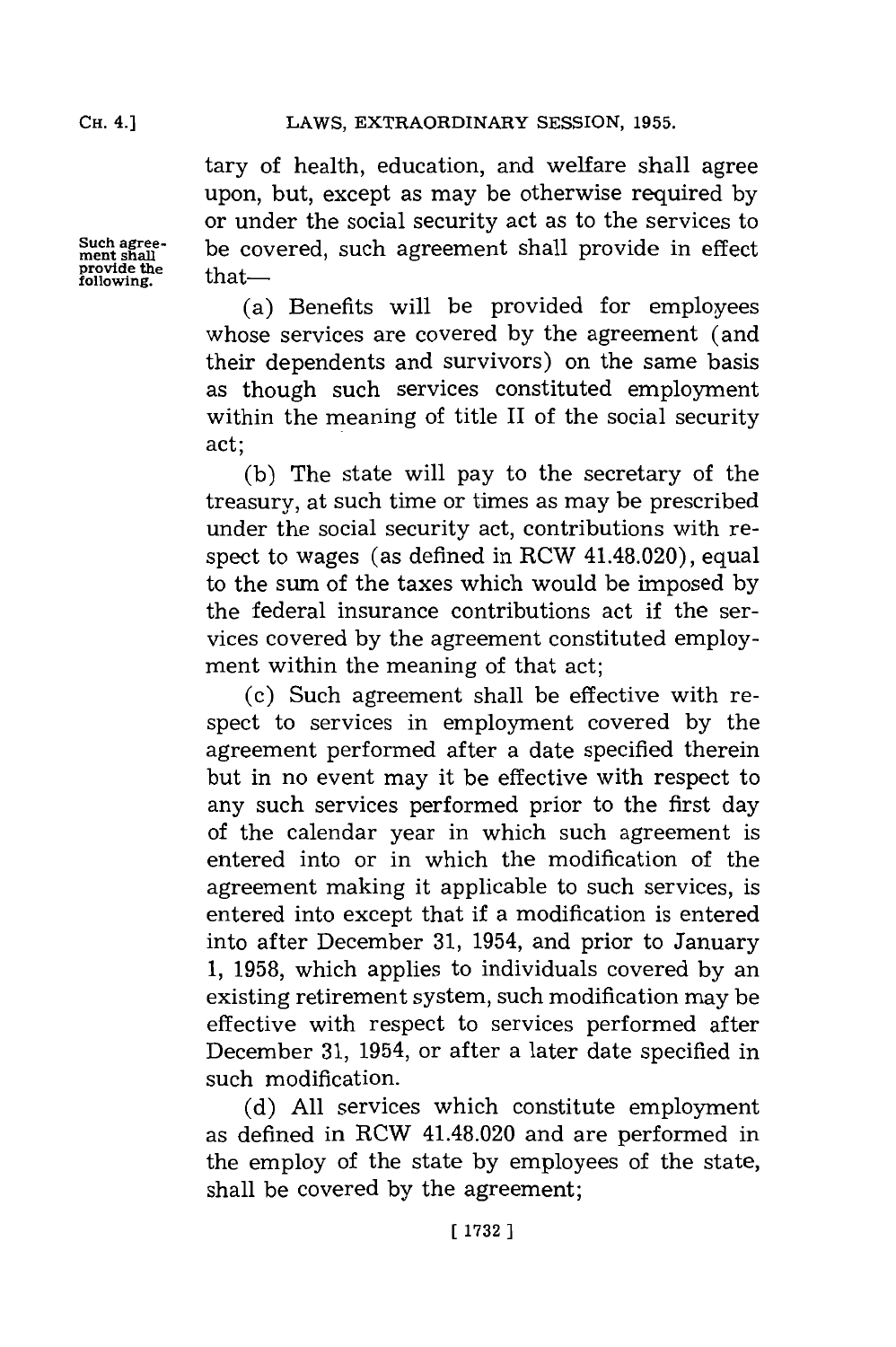(e) **All** services which (i) constitute employment as defined in RCW 41.48.020, (ii) are performed in the employ of a political subdivision of the state, and (iii) are covered **by** a plan which is in conformity with the terms of the agreement and has been approved **by** the governor under RCW 41.48.050, shall be covered **by** the agreement; and

**(f)** As modified, the agreement shall include all services described in either paragraph **(d)** or paragraph (e) of this subsection and performed **by** individuals to whom section **218** (c) **(3) (C)** of the social security act is applicable, and shall provide that the service of any such individual shall continue to be covered **by** the agreement in case he thereafter becomes eligible to be a member of a retirement system; and

**(g)** As modified, the agreement shall include all services described in either paragraph **(d)** or paragraph (e) of this subsection and performed **by** individuals in positions covered **by** a retirement system with respect to which the governor has issued a certificate to the secretary of health, education, and welfare pursuant to subsection **(5)** of section **3** of this act.

(2) Any instrumentality jointly created **by** this **Authorization** state and any other state or states is hereby authorized, upon the granting of like authority **by** such other state or states, (a) to enter into an agreement with the secretary of health, education, and welfare whereby the benefits of the federal old-age and survivors insurance system shall be extended to employees of such instrumentality, **(b)** to require its employees to pay (and for that purpose to deduct from their wages) contributions equal to the amounts which they would be required to pay under RCW 41.48.040 **(1)** if they were covered **by** an agreement made pursuant to subsection **(1)** of this section, and (c) to make payments to the secretary of the trea-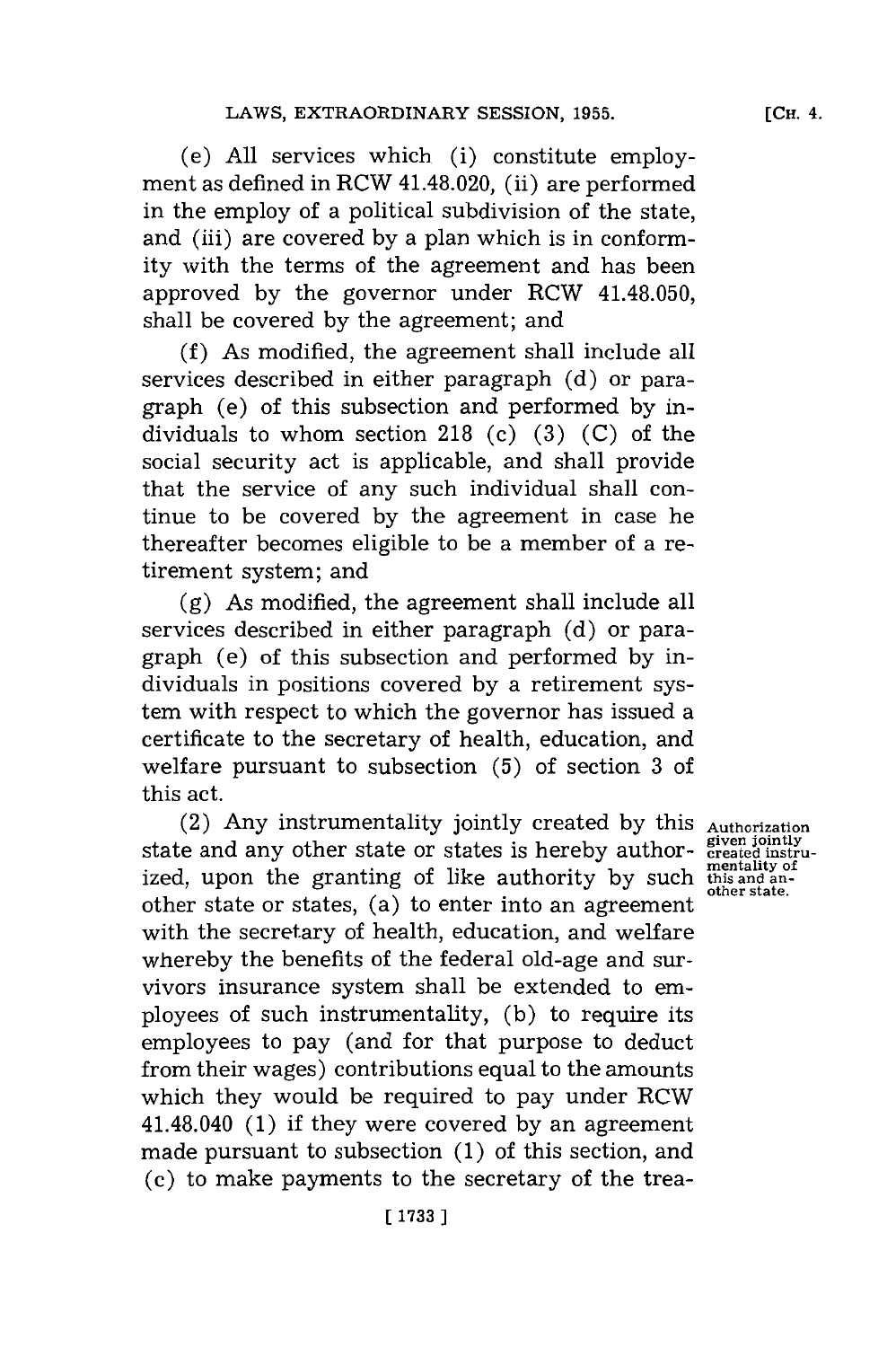sury in accordance with such agreement, including payments from its own funds, and otherwise to com**ply** with such agreements. Such agreement shall, to the extent practicable, be consistent with the terms and provisions of subsection **(1)** and other provisions of this chapter.

**Governor em- powered to authorize referendum; question of exclusion of portions cov- ered by present re- tirement Sys- tem from agreement made under this chapter.**

**(3)** The governor is empowered to authorize a referendum, and to designate an agency or individual to supervise its conduct, in accordance with the requirements of section **218 (d) (3)** of the social security act, and subsection 4 of section **3** of this act on the question of whether service in all positions covered **by** a retirement system established **by** the state or **by** a political subdivision thereof should be excluded from or included under an agreement under this chapter. If a retirement system covers positions of employees of the state of Washington, the university of Washington, the state college of Washington and the several colleges of education, and positions of employees of one or more of the political subdivisions of the state, then for the purpose of the referendum as provided herein, there may be deemed to be a separate retirement system with respect to any one or more of the political subdivisions, or institutions of higher learning (excluding members of the state employees retirement system), named herein and the governor shall authorize a referendum upon request of the subdivisions' or institutions' of higher learning governing body: *Provided,* That any city or town affiliated with the statewide city employees retirement system organized under RCW 41.44 may at its option agree to a plan submitted **by** the board of trustees of said statewide city employees retirement system for inclusion under an agreement under this chapter if the referendum to be held as provided herein indicates a favorable result: *Provided further,* That the Teachers' Retirement System be considered one system for the pur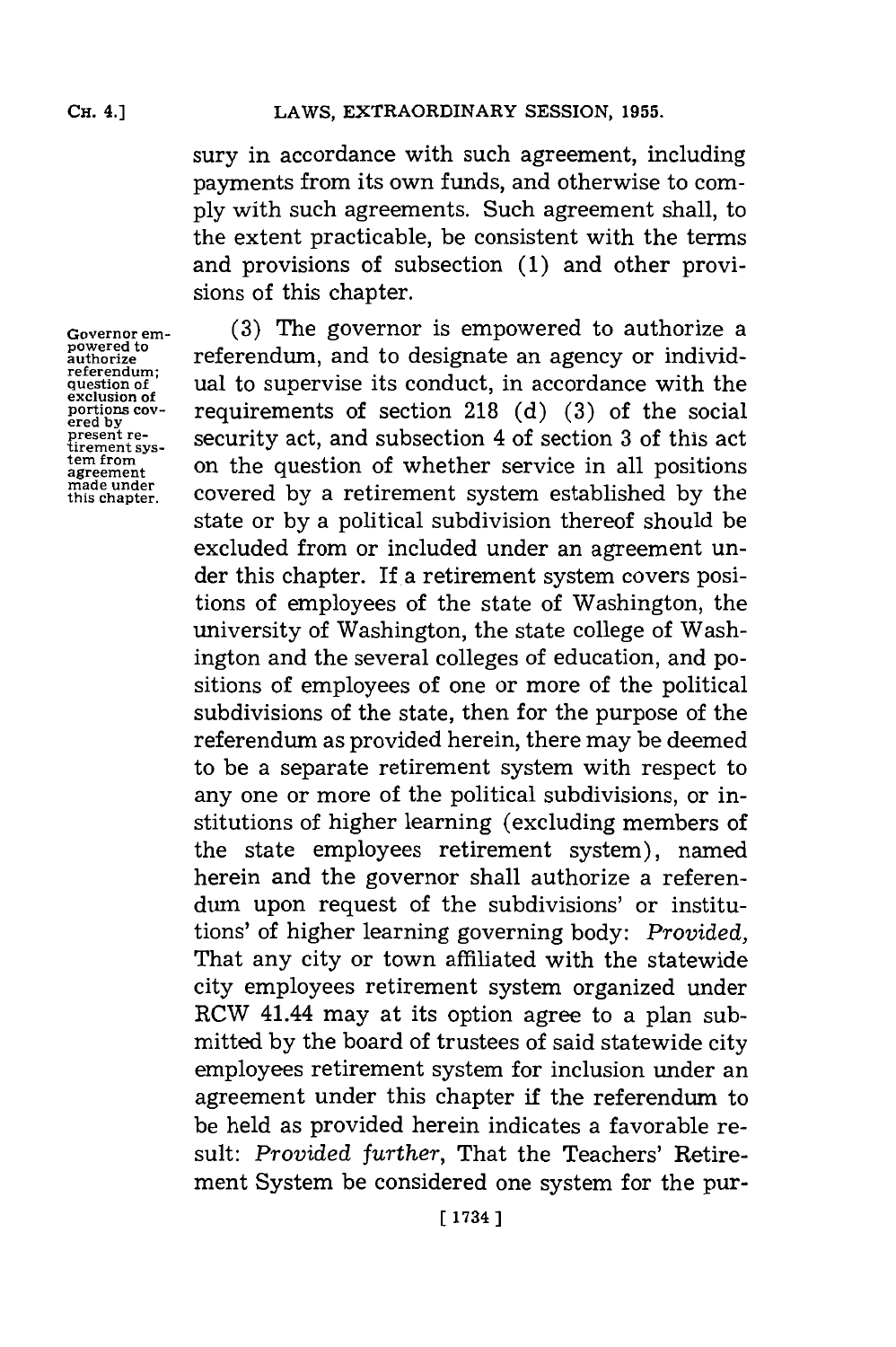pose of the referendum except as applied to the several colleges of education. The notice of referendum required **by** section **218 (d) (3) (C)** of the social security act to be given to employees shall contain or shall be accompanied **by** a statement, in such form and such detail as the agency or individual designated to supervise the referendum shall deem necessary and sufficient, to inform the employees of the rights which will accrue to them and their dependents and survivors, and the liabilities to which they will be subject, **if** their services are included under an agreement under this chapter.

(4) The governor, before authorizing a referen- **Conditions prerequisite to** dum, shall require the following conditions to be **referendum.** met:

(a) The referendum shall be **by** secret written **Secret writ-ten ballot.** ballot on the question of whether service in positions covered **by** such retirement system shall be excluded from or included under the agreement between the governor and the secretary of health, education, and welfare provided for in RCW 41.48.030 **(1);**

**(b)** An opportunity to vote in such referendum **Eligible** shall be given and shall be limited to eligible employees;

(c) Not less than ninety days' notice of such ref- **Notice.** erendum shall be given to all such employees;

**(d)** Such referendum shall be conducted under **Supervision of** the supervision (of the governor or) of an agency or individual designated **by** the governor;

(e) The proposal for coverage shall be approved **Majority** only if a majority of the eligible employees vote in favor of including services in such positions under the agreement;

**(f)** The state legislature, in the case of a refer- **Legislative** endum affecting the rights and liabilities of state employees covered under the state employees' retirement system and employees under the teachers'

**referendum.**

**[CH.** 4.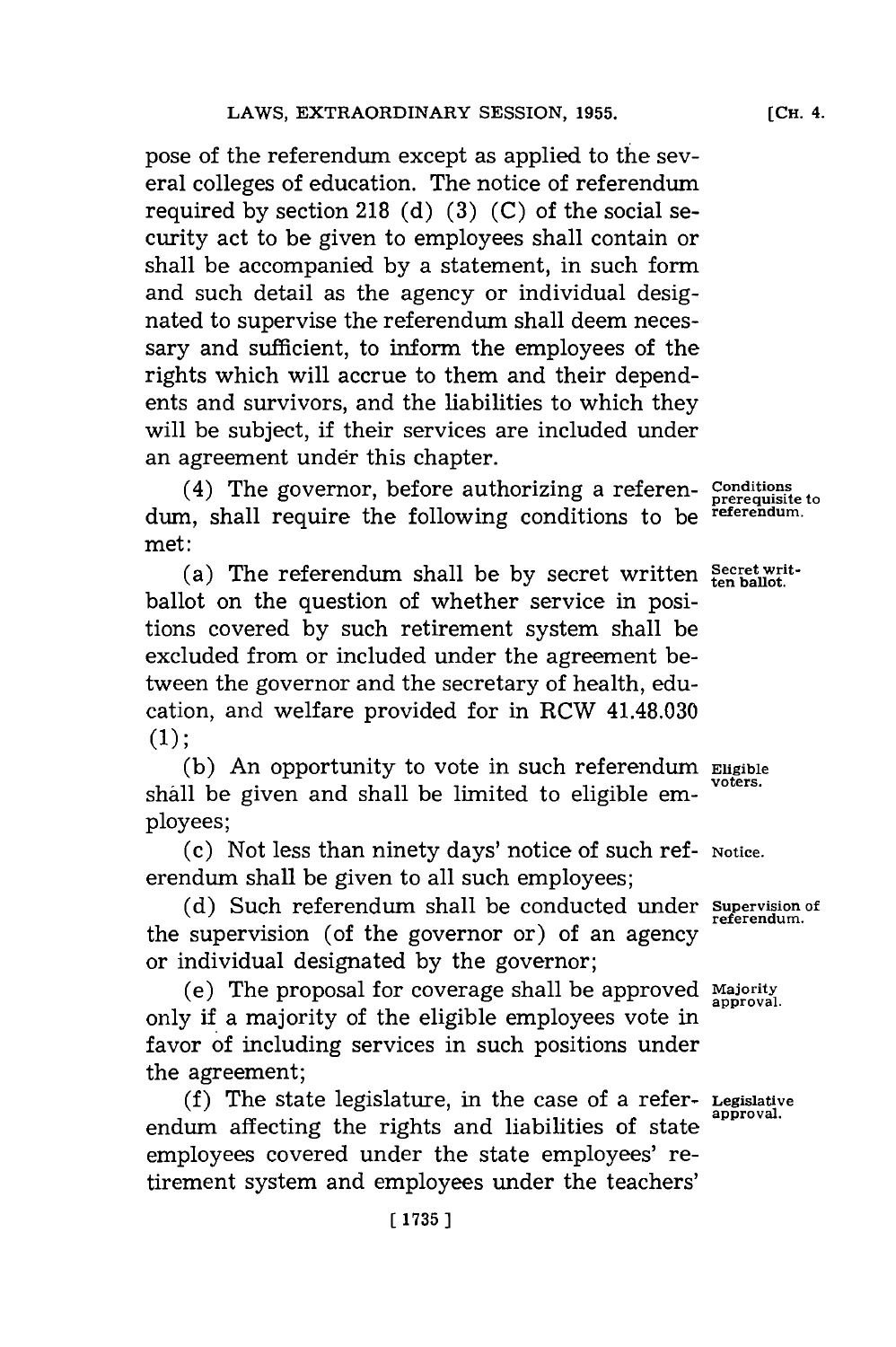retirement system, and in all other cases the local legislative authority or governing body, shall have specifically approved the proposed plan and approved any necessary structural adjustment to the existing system to conform with the proposed plan.

**Certification. (5)** Upon receiving satisfactory evidence that with respect to any such referendum the conditions specified in subsection 4 of section **3** of this act and section **218 (d) (3)** of the social security act have been met, the governor shall so certify to the secretary of health, education, and welfare.

**Amendment. SEC.** 4. Section 4, chapter 184, Laws of **1951** and RCW 41.48.040 are each amended to read as follows:

**Employee's (1)** Every employee of the state whose services **contribution.** are covered **by** an agreement entered into under RCW 41.48.030 shall be required to pay for the period of such coverage, into the contribution fund established **by** ROW 41.48.060, contributions, with respect to wages (as defined in RCW 41.48.020). equal to the amount of employee tax which would be imposed **by** the federal insurance contributions act if such services constituted employment within the meaning of that act. Such liability shall arise in consideration of the employees' retention in the service of the state, or his entry upon such service, after the enactment of this chapter.

**collect**<br>contribution.

Proper<br>adjustments<br>authorized.

**Procedure to** (2) The contribution imposed **by** this section **contribution,** shall be collected **by** deducting the amount of the contribution from wages as and when paid, but failure to make such deduction shall not relieve the employee from liability for such contribution.

> (3) If more or less than the correct amount of **authorized,** the contribution imposed **by** this section is paid or deducted with respect to any remuneration, proper adjustments, or refund if adjustment is impracticable, shall be made, without interest, in such manner and at such times as the state agency shall prescribe.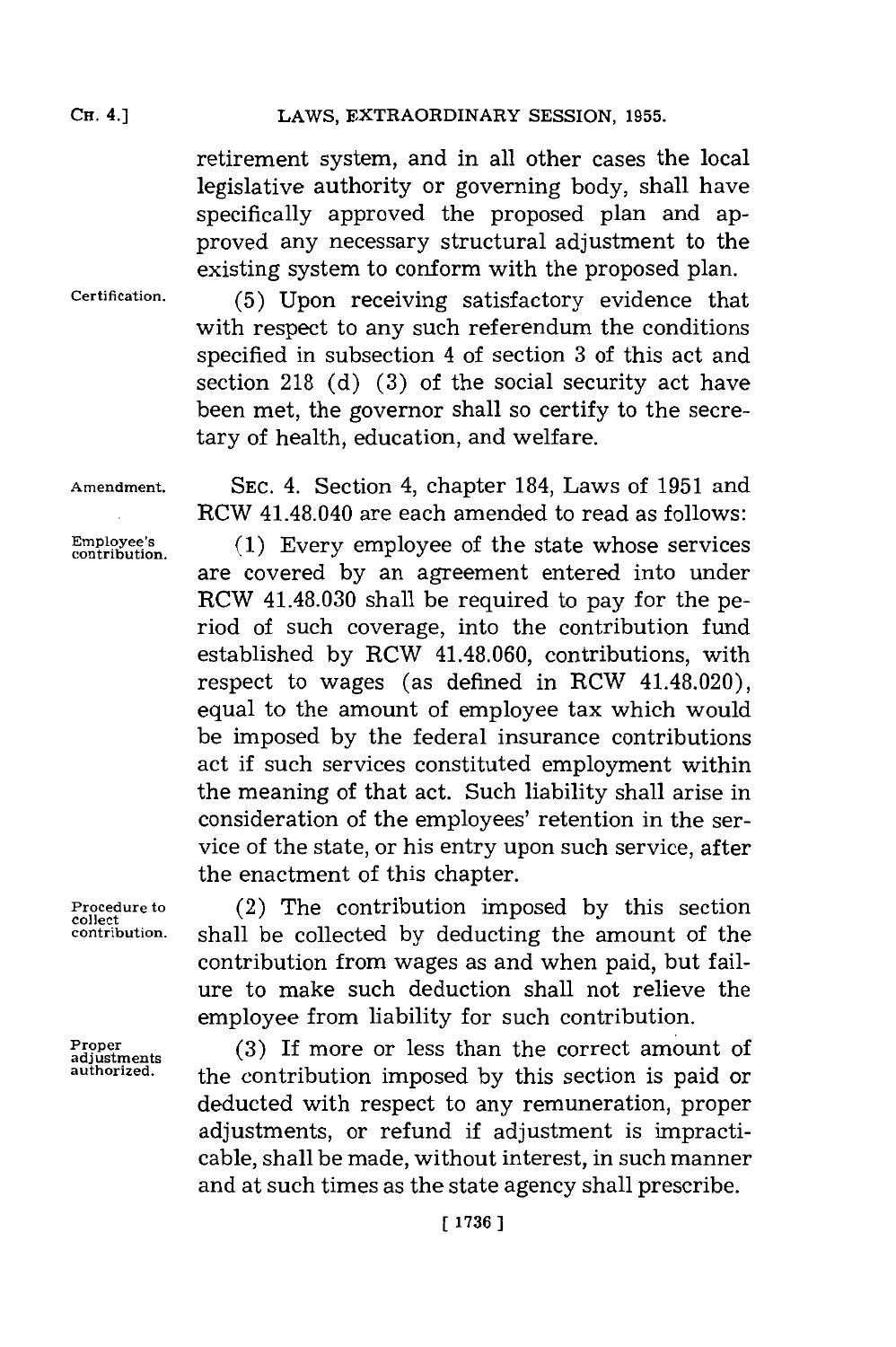**SEc. 5.** Section **5,** chapter 184, Laws of **1951** and **Amendment.** RCW 41.48.050 are each amended to read as follows:

(1) Each political subdivision of the state is  $\frac{\text{Politional sub-}}{\text{thorized to}}$  hereby authorized to submit for approval by the submit plans governor a plan for extending the benefits of title **benefits of** II of the social security act, in conformity with the **social security** applicable provisions of such act, to those employees of such political subdivisions who are not covered **by** an existing pension or retirement system. Each pension or retirement system established **by** the state or a political subdivision thereof is hereby authorized to submit for approval **by** the governor a plan for extending the benefits of title II of the social security act, in conformity with applicable provisions of such act, to members of such pension or retirement system. Each such plan and any amendment **Approval of plan by** thereof shall be approved **by** the governor if he fnds **governor.** that such plan, or such plan as amended, is in conformity with such requirements as are provided in regulations of the governor, except that no such plan shall be approved unless-

(a) It is in conformity with the requirements of **Conditions** prerequisite to the social security act and with the agreement en- **plan approval.** tered into under RCW 41.48.030;

**(b)** It provides that all services which constitute employment as defined in RCW 41.48.020 and are performed in the employ of the political subdivision **by** employees thereof, shall be covered **by** the plan;

(c) It specifies the source or sources from which the funds necessary to make the payments required **by** paragraph (a) of subsection **(3)** and **by** subsection (4) of this section are expected to be derived and contains reasonable assurance that such sources will be adequate for such purposes;

**(d)** It provides that in the plan of coverage for members of the state teachers' retirement system or for state employee members of the state employees' retirement system, there shall be no additional cost

divisions au-<br>thorized to<br>submit plans<br>for extending<br>benefits of<br>title II of<br>social security<br>ot **act.**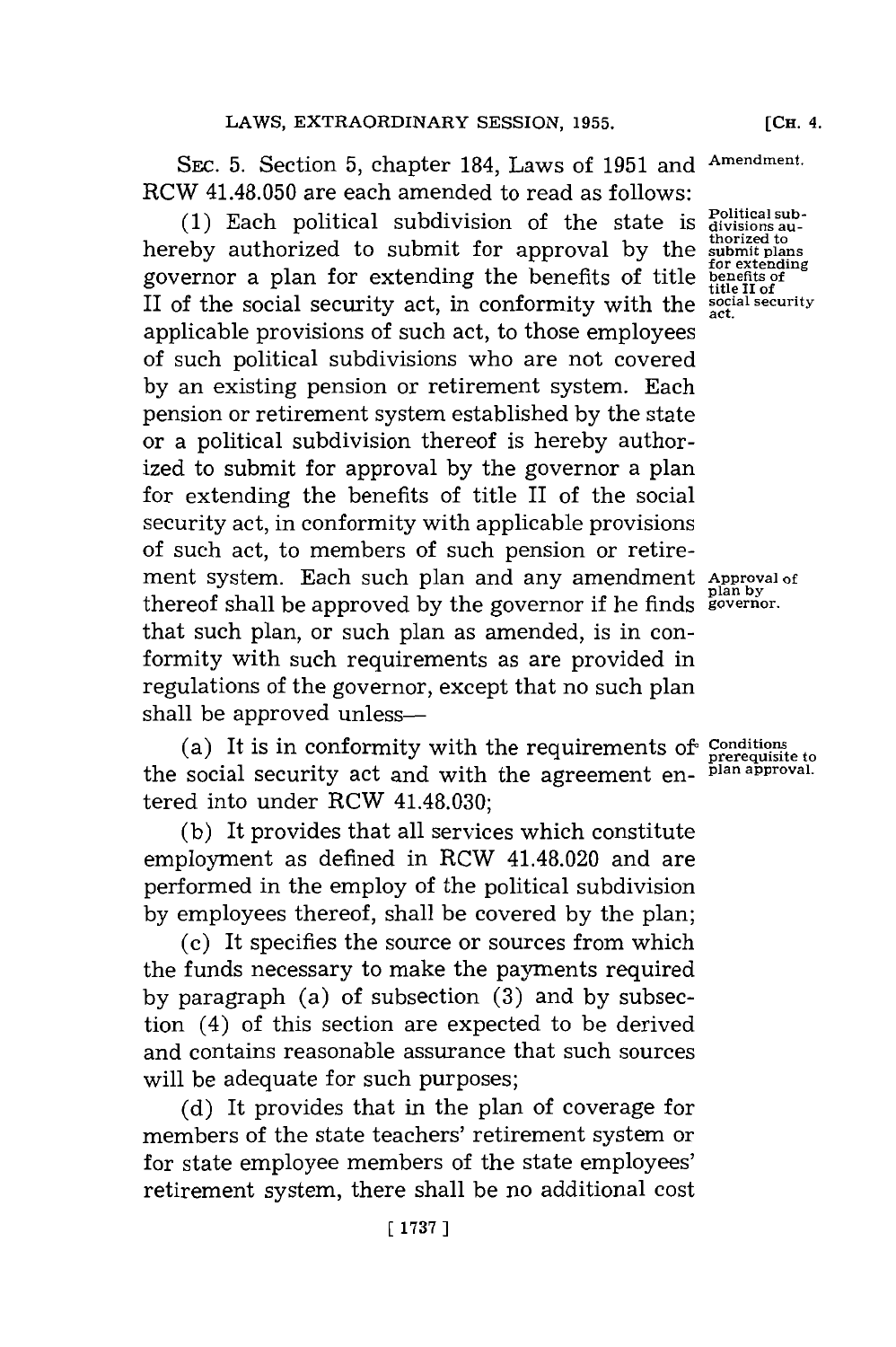**CH.** 4.] **-**

to or involvement of the state until such plan has received prior approval **by** the legislature;

(e) It provides for such methods of administration of the plan **by** the political subdivision as are found **by** the governor to be necessary for the proper and efficient administration of the plan;

**(f)** It provides that the political subdivision will make such reports, in such form and containing such information, as the governor may from time to time require and comply with such provisions as the governor or the secretary of health, education, and welfare may from time to time find necessary to assure the correctness and verification of such reports; and

**(g)** It authorizes the governor to terminate the plan in its entirety, in his discretion, if he finds that there has been a failure to comply substantially with any provision contained in such plan, such termination to take effect at the expiration of such notice and on such conditions as may be provided **by** regulations of the governor and may be consistent with the provisions of the social security act.

**requisite to**<br>requisite to<br>disapproval or **termination**

Notice and **come and increase in C**(2) The governor shall not finally refuse to ap**disapproval or** prove a plan submitted **by** a political subdivision of pan. under subsection **(1),** and shall not terminate an approved plan, without reasonable notice and opportunity for hearing to the political subdivision af  fected thereby.

 $\text{Continuions}$  (3) (a) Each political subdivision as to which by political  $\text{Subdivial}$  and  $\text{Subdivial}$   $\text{Subdivial}$   $\text{Subdivial}$   $\text{Subdivial}$ a plan has been approved under this section shall pay into the contribution fund, with respect to wages (as defined in RCW 41.48.020), at such time or times as the governor may **by** regulation prescribe, contributions in the amounts and at the rates specified in the applicable agreement entered into **by** the governor under RCW 41.48.030.

> **(b)** Each political subdivision required to make payments under paragraph (a) of this subsection is authorized, in consideration of the employee's reten-